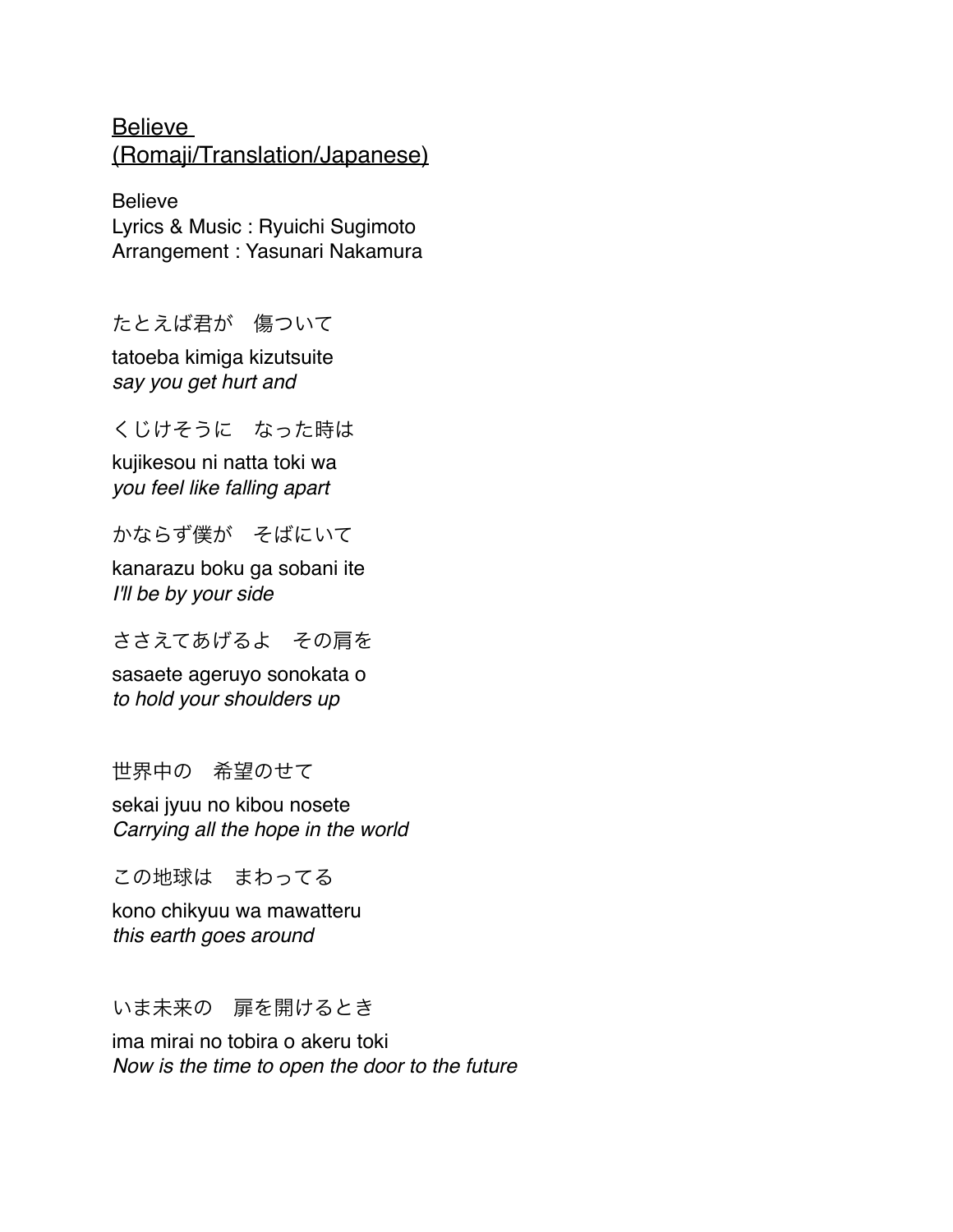悲しみや 苦しみが

kanashimi ya kurushimi ga *sorrow and pain*

いつの日か 喜びに変るだろう

itsu no hi ka yorokobini kawaru darou *will one day turn into happiness*

I believe in future

I believe in future I believe in future

信じてる

shinjiteru *I believe*

もしも誰かが 君のそばで

moshimo dareka ga kimi no sobade *If someone besides you*

泣きだしそうに なった時は

nakidashisou ni natta toki wa *starts to cry*

だまって 腕をとりながら

damatte ude o torinagara *you'll just take their arm without saying a word*

いっしょに歩いて くれるよね

isshoni aruite kureru yone *and walk together*

世界中の やさしさで

sekai jyuu no yasashisade *With all the kindness in the world*